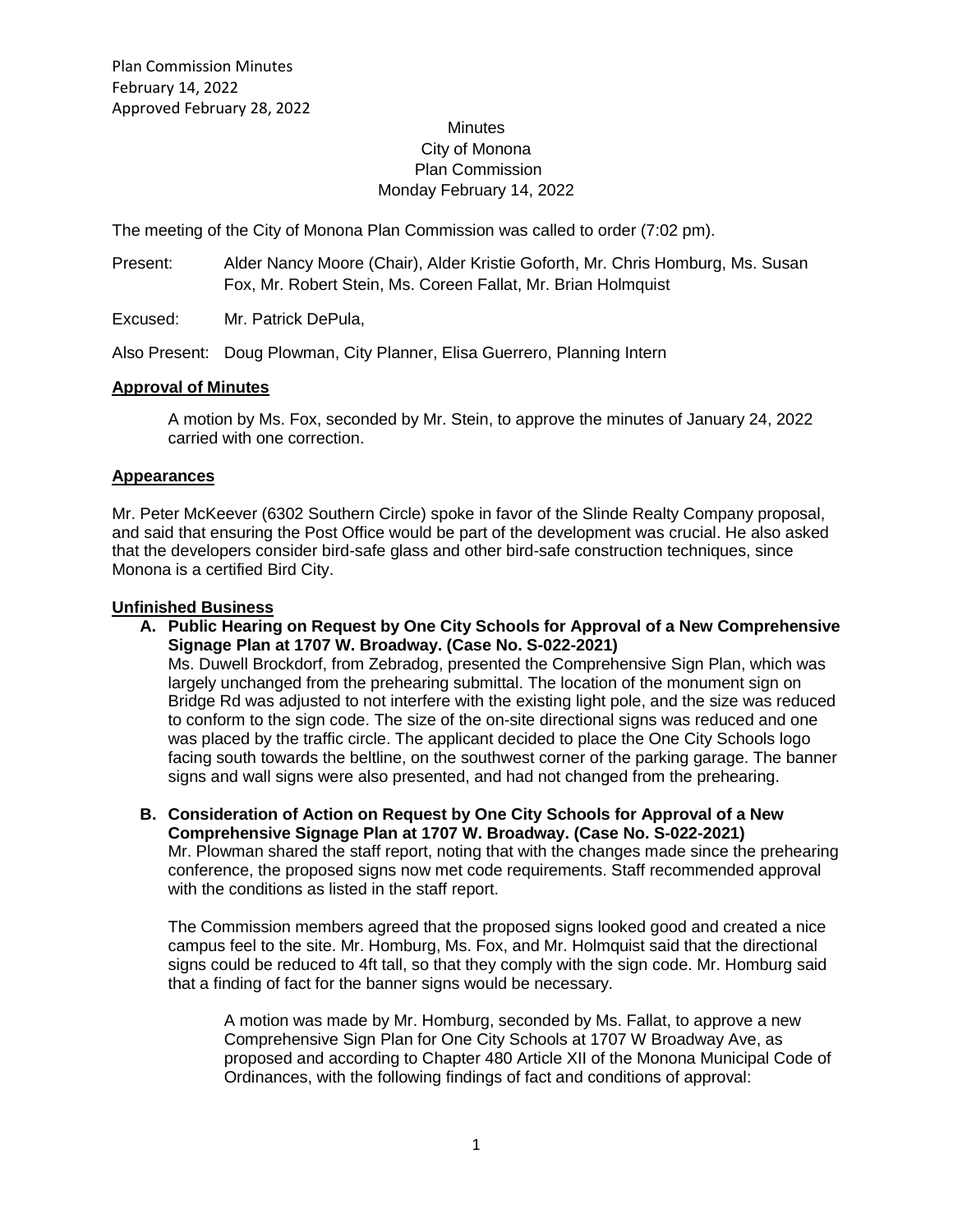Findings of Fact:

- 1. 1707 W Broadway fronts both Engel Street and WPS Drive, allowing for two wall signs.
- 2. The wall signage is appropriate given the size of the building, and the need for building identification.
- 3. The proposed Comprehensive Sign Plan is appropriate for the scale of the One City Schools Campus.
- 4. The banner/flag signs, as proposed, are allowable based on the size of the site, the extent of the private infrastructure, and the use.

Conditions of Approval:

- 1. As some signs are to be illuminated, an electrical permit shall be obtained from the City's Building Inspector.
- 2. If glare from the lighting is deemed excessive by the Plan Commission, then the Plan Commission may require adjustments to the lighting.
- 3. Any additional signage shall return to Plan Commission for further review and consideration.
- 4. The monument sign shall have appropriate landscaping around the base, with final approval by City Staff.
- 5. The on-site directional signs shall have a maximum height of 4 feet.

The motion carried unanimously.

**C. Public Hearing for the Slinde Realty Company on Request for Approval of a General Development Plan (GDP) and Precise Implementation Plan (PIP) for the site located at approximately 112-208 Owen Road, for a Mixed-Use Development. (Case No. 2-027- 2021)**

Mr. Slinde said that they tried to address all comments from the last prehearing conference and would take bird safety into consideration if it was not cost prohibitive.

Mr. Burow then presented the development plans in more detail. Phase 1 would be a 4 story building with 102 units, about 100 underground parking stalls, 50 ground level parking stalls and commercial space, including the Post Office. Phase 2 would also have some commercial space, 92 apartment units and both underground and surface level parking. The development would include ample secure bike parking underground. More brick was added to the building facades, per Plan Commission feedback. The outdoor common areas now also included a dog run, and the grass would be artificial turf, since it would be hard to grow grass in shallow soil above the underground parking. A Traffic Impact Analysis was being conducted given concern about traffic impact of the project.

**D. Prehearing Conference for the Slinde Realty Company on Request for Approval of a General Development Plan (GDP) and Precise Implementation Plan (PIP) for the site located at approximately 112-208 Owen Road, for a Mixed-Use Development. (Case No. 2-027-2021)**

Mr. Plowman said that only the GDP needed feedback at this meeting, and that the applicants would likely be presenting plans to CDA in March. He noted that the total commercial space had been increased, and the proposal still included a portion of the units designated as workforce housing. The plans were 5 parking stalls short of the code requirements, and he suggested the Commission discuss whether that was acceptable given the mixed-use nature of the site and the bike parking provided. Other recommended points of discussion were a full traffic study, site green space and landscaping.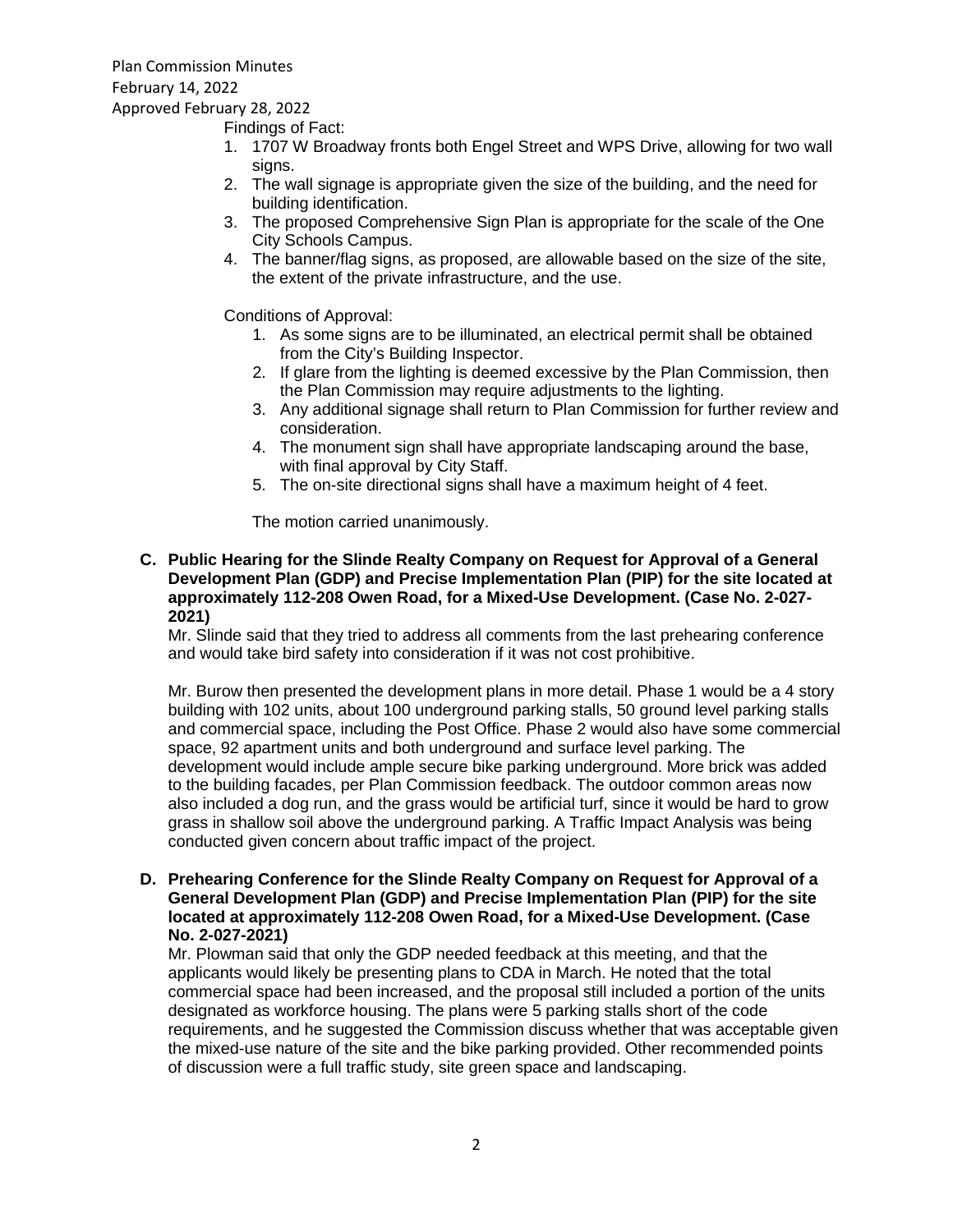Plan Commission Minutes February 14, 2022 Approved February 28, 2022

The Commission members were generally supportive of the project. Alder Moore, Mr. Stein, Mr. Homburg and Alder Goforth commented that the density still felt a little high and Mr. Slinde said that a reduction in density was likely not feasible unless the number of workforce housing units was reduced. Mr. Stein and Alder Goforth suggested adding more articulation to the building design, especially along the private drive. The Commission members were interested in the use of wood-like composite siding and liked the addition of more brick to the façade.

The Commission members liked the outdoor community space and the addition of trees along the west side of the property to provide screening from neighbors. Mr. Homburg commented that an amenity like the outdoor community space could help make up for a lower percentage of green space on the site. Mr. Stein, Mr. Homburg, Ms. Fox recommended the addition of more canopy trees to the site.

Mr. Holmquist commented that the availability of parking would determine if there was a density issue. Alder Goforth said that it seemed like residents of adjacent apartments sometimes parked in the Village Lanes lot and Ms. Fallat suggested issuing parking permits for residents to avoid parking issues. The Commissioners felt that a Traffic Impact Analysis would be important, especially to determine interactions between commercial and resident parking. There was also discussion about the best location for ADA stalls on site, and Alder Moore recommended installing conduit for electric vehicle charging. The Commission members were supportive of the bike parking and e-bike charging as proposed.

The Commission discussed what indoor amenities would be added for both phases and Mr. Slinde explained that common spaces would be concentrated on the first floor for Phase 1, but that amenities for Phase 2 were not yet finalized. Mr. Stein and Alder Moore requested more information on what amenities would be included in the Phase 2 building.

**E. Public Hearing on Request by Populance LLC, for Consideration of a Zoning Permit for New Construction at 6501 Bridge Road. (Case No. 2-006-2021)**

Mr. Gosch, from Populance, shared the development plans, which were relatively similar to previous submittals. The car share program had been removed, because there was not enough data to support it. The unit mix had been modified to include more live work units and have only one dedicated commercial space. The building would incorporate mass timber flooring, lots of natural light and a geothermal heating system. Parking along Bridge Rd and Engel St would be parallel parking spots and the idea would for all underground parking to be residential stalls, with the parallel stalls intended for the businesses. Bike parking and electric bike charging would be included underground, and they were considering a partnership with B-Cycle for residents. Having parallel parking would also help with traffic calming along Engel. Mr. Gosch requested the Commission consider reducing the number of parking stalls required for the live-work units, because of their dual-use.

**F. Prehearing Conference on Request by Populance LLC, for Consideration of a Zoning Permit for New Construction at 6501 Bridge Road. (Case No. 2-006-2021)** Mr. Plowman shared the staff report, commenting that the use was allowed in the CDD, and that units would range from studios to 2-bedrooms. The site design remained permeable on the ground level with a public plaza and the live-work units might be either for rent or condos.

The Commission members were in support of the project overall, and especially liked the live-work unit concept. Mr. Holmquist, Mr. Homburg, Ms. Fallat, Alder Goforth, and Ms. Fox all said that a reduction in parking as presented could be considered given how the live-work units would affect traffic on site. The Commissioners were also supportive of the parallel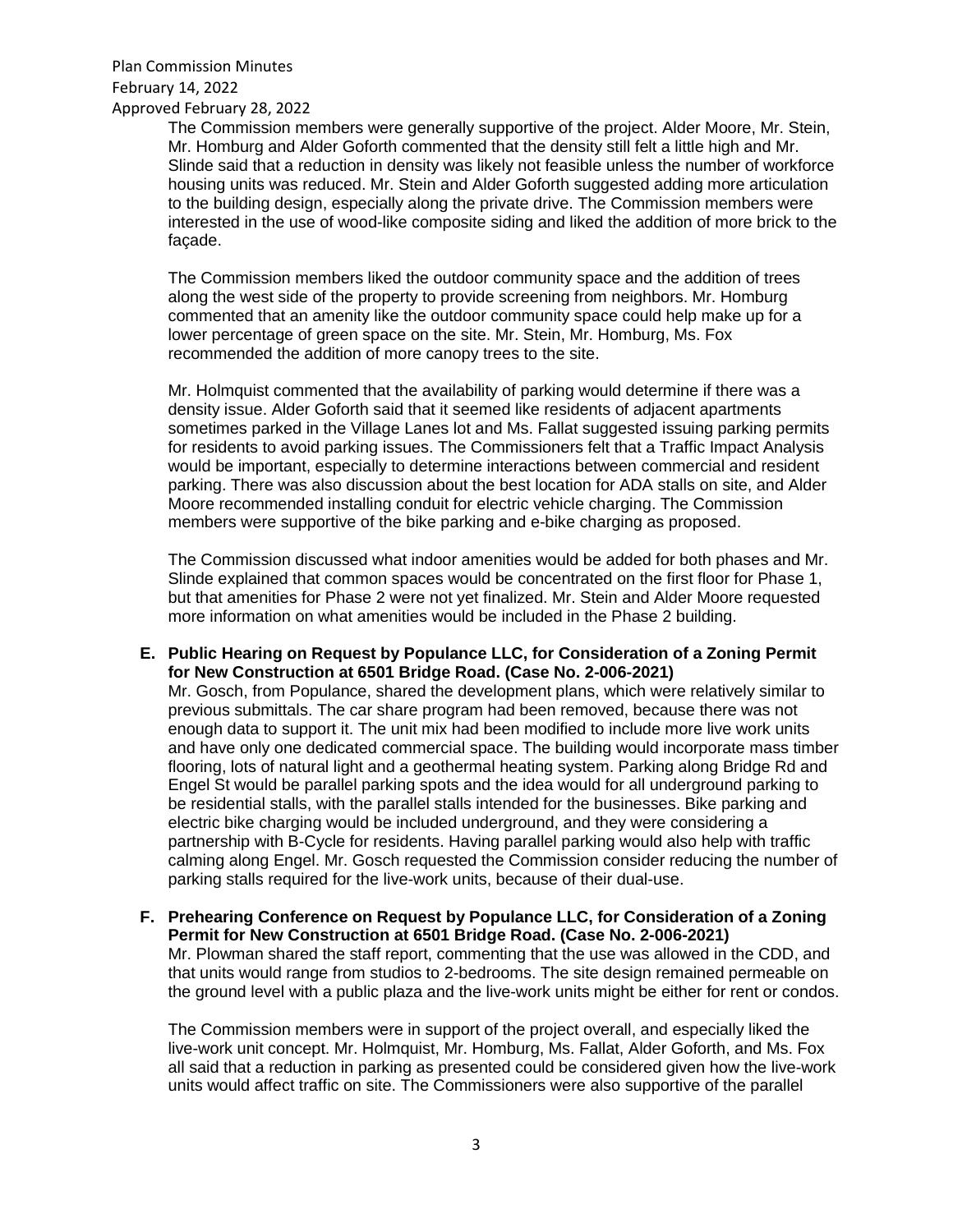Plan Commission Minutes February 14, 2022 Approved February 28, 2022

> parking option as a good use of the road space. Mr. Homburg commented that the drive aisle in the underground lot might need to be widened.

> The Commissioners were disappointed that the car/ride share was no longer included in the proposal, but liked the inclusion of bike parking, e-bike charging and a possible partnership with B-Cycle. Alder Goforth wondered if the car share could potentially be incorporated in the future.

> The Commissioners liked the idea of having some of the units be condos, allowing for more diverse housing options. They were also supportive of features like bike parking and the geothermal heating. Mr. Homburg commented that there may be some complexities dividing the cost of the geothermal system if there were a mix of apartments and condos.

Ms. Fallat asked what outdoor common spaces would be available for residents and Mr. Gosch said they were considering space for seating, landscaping and grills on the western side of the property, in addition to potential rooftop space. Mr. Homburg said the western side of the property would be good outdoor space, or could be converted to more parking if necessary.

#### **New Business**

None

# **Reports of Staff and Commission Members**

### **A. Staff Report Regarding Status of Development Project Proposals.**

**1. Economic Development Update**

Mr. Plowman shared that Floor & Décor opened their location on W. Broadway, noting that they have some outstanding conditions of approval that will be addressed when the weather warms up.

- **2. Potential Upcoming Plan Commission Items** Upcoming items include a General Development Plan for the South Towne Office Park, a possible signage application, and the next steps for the Slinde project.
- **3. Updates/Discussion on Diversity, Equity, and Inclusion (DEI) Efforts** Alder Moore shared that the Ad Hoc DEI Committee reported to City Council and had identified work groups to address specific topics going forward.
- **4. Updates/Discussion on Sustainability Efforts**

Alder Moore shared that the Sustainability Committee was working towards better understanding what efforts the City has already made related to clean energy and better recognizing those efforts.

Alder Goforth mentioned that the City was looking into the SaltWise Municipal Champions program, because of efforts to implement better road salting practices that improved storm water quality.

**5. Upcoming Meetings: February 28, 2022, March 14, 2022.**

## **B. Plan Commission Requests for Information from City Staff.**

Mr. Homburg shared that new studies had shown that rainwater that drained off of roofs into grass before entering the lakes carried more phosphorus and was worse for lake water quality than water that drained directly to a storm water system. He suggested the City might want to revisit its regulations related to gutter runoff from commercial sites in light of this new finding. Alder Goforth wondered how the filtration pond at Stone Bridge Park would affect phosphorus levels in the storm water there.

#### **Adjournment**

A motion by Mr. Stein, seconded by Alder Goforth, to adjourn carried. (10:14pm)